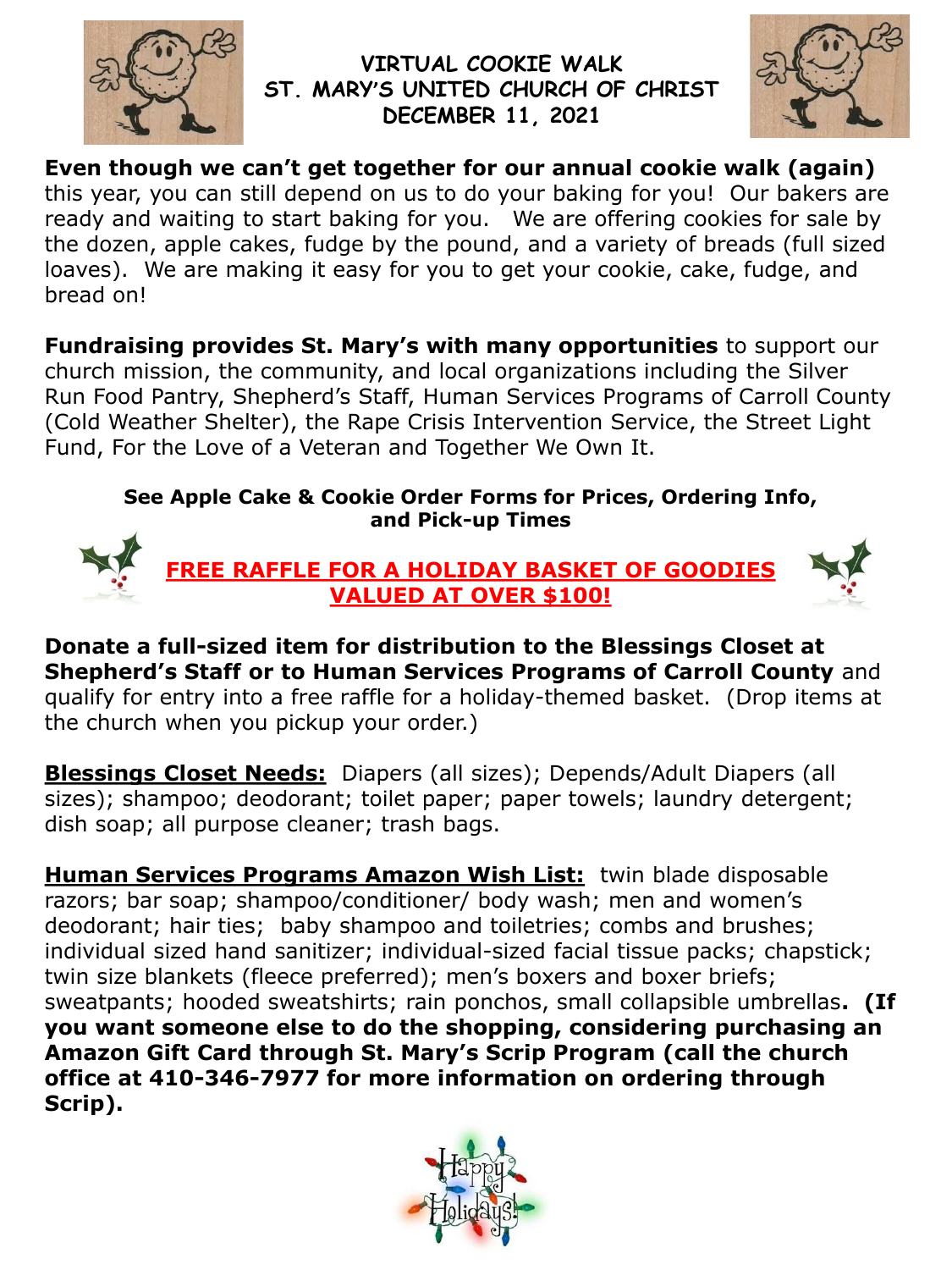





*(Pickup Orders at St. Mary's UCC, 1441 E. Mayberry Road, Westminster, MD 21158 between Noon and 2 p.m. Drive thru pickup (weather permitting the Elves will be outside for distribution of your order. Otherwise, please call 443-340-9408 when you arrive in the parking lot & your order will be brought to your car.)* 

*Cash or checks only with checks made payable to: St. Mary's U.C.C. (cookie walk in the notation) Please send your orders and payment to : St. Mary's U.C.C., 1441 E. Mayberry Road, Westminster, MD 21158*

| <b>Cookie Type</b>                                                           | <b>Order Info</b>                                                      | <b>Total Due</b> |
|------------------------------------------------------------------------------|------------------------------------------------------------------------|------------------|
| Chocolate Chip                                                               | $\frac{1}{2}$ dz. X \$5/doz. = $\frac{1}{2}$                           |                  |
| <b>Oatmeal Raisin</b>                                                        | $\frac{1}{2}$ dz. X \$5/doz. =                                         |                  |
| PNB Temptations (Reese Cups)                                                 | dz. $X $5/doz. =$                                                      |                  |
| Peanut Butter                                                                | $\frac{1}{2}$ dz. X \$5/doz. =                                         |                  |
| <b>Molasses Crinkles</b>                                                     | $\frac{1}{2}$ dz. X \$5/doz. = $\frac{1}{2}$                           |                  |
| <b>Sugar Cookies</b>                                                         | $\frac{1}{2}$ dz. X \$5/doz. = $\frac{1}{2}$                           |                  |
| Thumbprints<br>Shortbread                                                    | $\frac{1}{2}$ dz. X \$5/doz. = $\frac{1}{2}$                           |                  |
| Snickerdoodles                                                               | $\frac{1}{\sqrt{2}}$ dz. X \$5/doz. = $\frac{1}{\sqrt{2}}$             |                  |
| <b>Chocolate Crinkles</b>                                                    | $\frac{1}{2}$ dz. X \$5/doz. = $\frac{1}{2}$                           |                  |
| Spritz                                                                       | $\underline{\hspace{1cm}}$ dz. X \$5/doz. = $\underline{\hspace{1cm}}$ |                  |
|                                                                              |                                                                        |                  |
| Peanut Butter Fudge                                                          | $L =$ lb. x \$6/lb. = $L =$                                            |                  |
| Chocolate Fudge                                                              | $\frac{1}{2}$ lb. x \$6/lb. =                                          |                  |
| Pumpkin Bread (no nuts)                                                      | $\frac{1}{2}$ loaf x \$7 ea. = $\frac{1}{2}$                           |                  |
| Blueberry Bread (no nuts)                                                    | $\frac{1}{2}$ loaf x \$7 ea. = $\frac{1}{2}$                           |                  |
| Chocolate Chocolate Chip Bread (no nuts) $\qquad$ loaf x \$7 ea. = _________ |                                                                        |                  |
|                                                                              |                                                                        |                  |
|                                                                              |                                                                        |                  |

TOTAL DUE: \$\_\_\_\_\_\_\_\_\_\_\_\_\_\_\_\_\_\_\_\_\_\_*\_\_*

*Thank you for your support of our fundraising activities!* **Call 410-346-7977 or visit our website** <https://www.stmarysucc.org/> & Facebook (St. Mary's United Church of Christ).